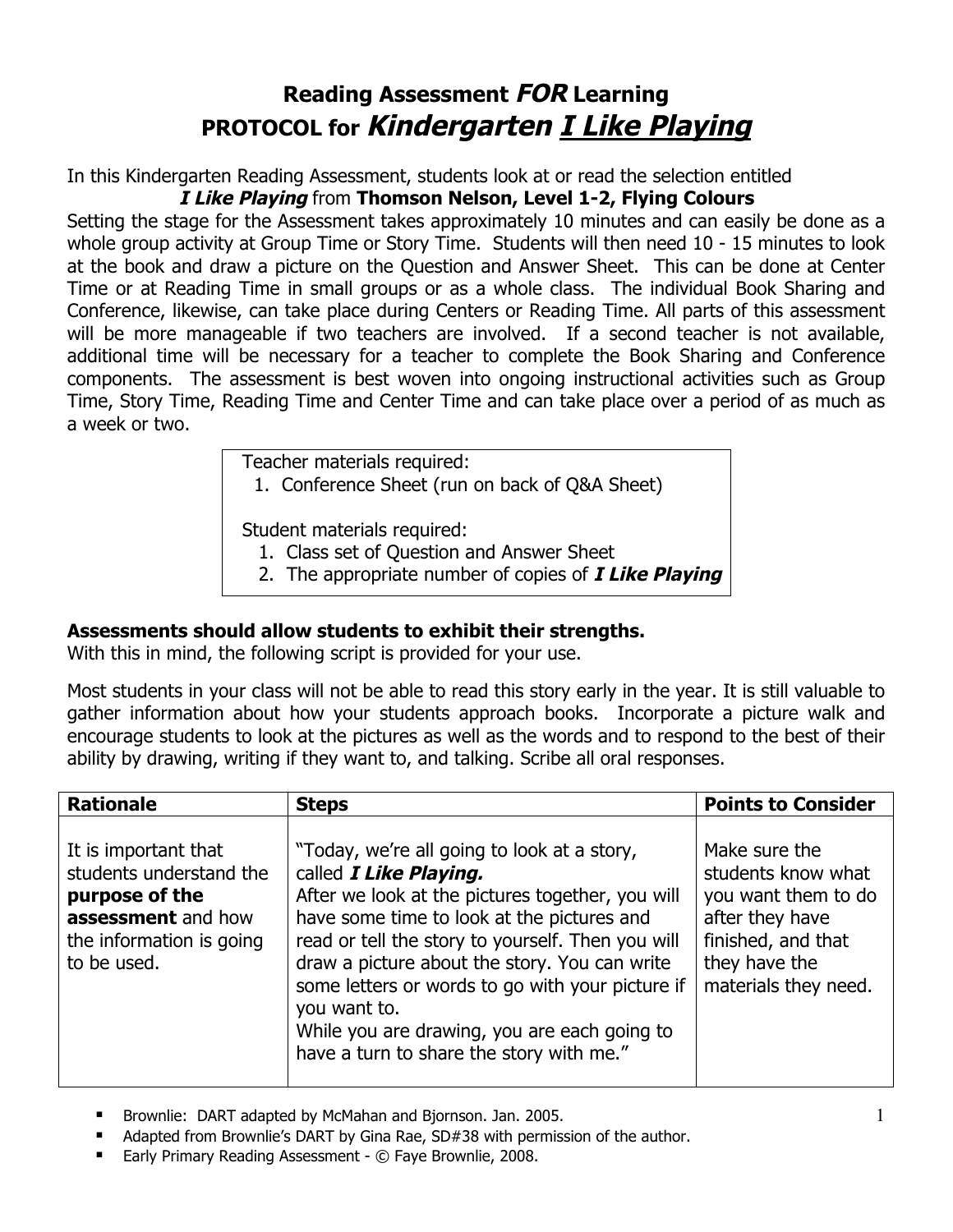| <b>Rationale</b>                                                                                                                | <b>Steps</b>                                                                                                                                                                                                                                                                                                                                                                                                                                                                                                                                                    | <b>Points to Consider</b>                                                                                                                                                                                                                                                                                |
|---------------------------------------------------------------------------------------------------------------------------------|-----------------------------------------------------------------------------------------------------------------------------------------------------------------------------------------------------------------------------------------------------------------------------------------------------------------------------------------------------------------------------------------------------------------------------------------------------------------------------------------------------------------------------------------------------------------|----------------------------------------------------------------------------------------------------------------------------------------------------------------------------------------------------------------------------------------------------------------------------------------------------------|
| Proficient readers <b>access</b><br>background<br>knowledge (schema)<br>before they read to<br>increase their<br>understanding. | "Let's think about the title before we look at<br>the book. It is called <i>I Like Playing</i> . What do<br>you think this story is going to be about? What<br>do we know from the title? What can we learn<br>from the picture on the cover?"<br>Ask the class to share predictions about the<br>story so everyone hears the same information.<br>After 3 students have shared with the whole<br>class, encourage individual students to recall<br>the ideas just shared.<br>" Let's turn the pages and look at all the ways<br>the girl plays in this story." | A picture walk<br>introduces the story<br>vocabulary. Try to<br>use all of the words<br>in the story as you do<br>the picture walk,<br>without actually<br>reading the story.<br>This provides<br>students with some<br>of the background<br>knowledge they need<br>in order to read<br>unfamiliar text. |
| Proficient readers read<br>with a <b>purpose.</b>                                                                               | Look at one Question and Answer Sheet<br>together.<br>"Let's look at this sheet together BEFORE you<br>begin, so that you know what you need to do."<br>"I'll put my finger on the big square. This is<br>where you will draw your picture about the<br>story and write your words. Try to show who<br>is in the story and what they are doing."                                                                                                                                                                                                                | If a student requires<br>additional support<br>during the<br>assessment and if<br>support is given,<br>record this<br>information for use in<br>planning for<br>instruction.                                                                                                                             |

- **Brownlie: DART adapted by McMahan and Bjornson. Jan. 2005.**
- **Adapted from Brownlie's DART by Gina Rae, SD#38 with permission of the author.**
- Early Primary Reading Assessment © Faye Brownlie, 2008.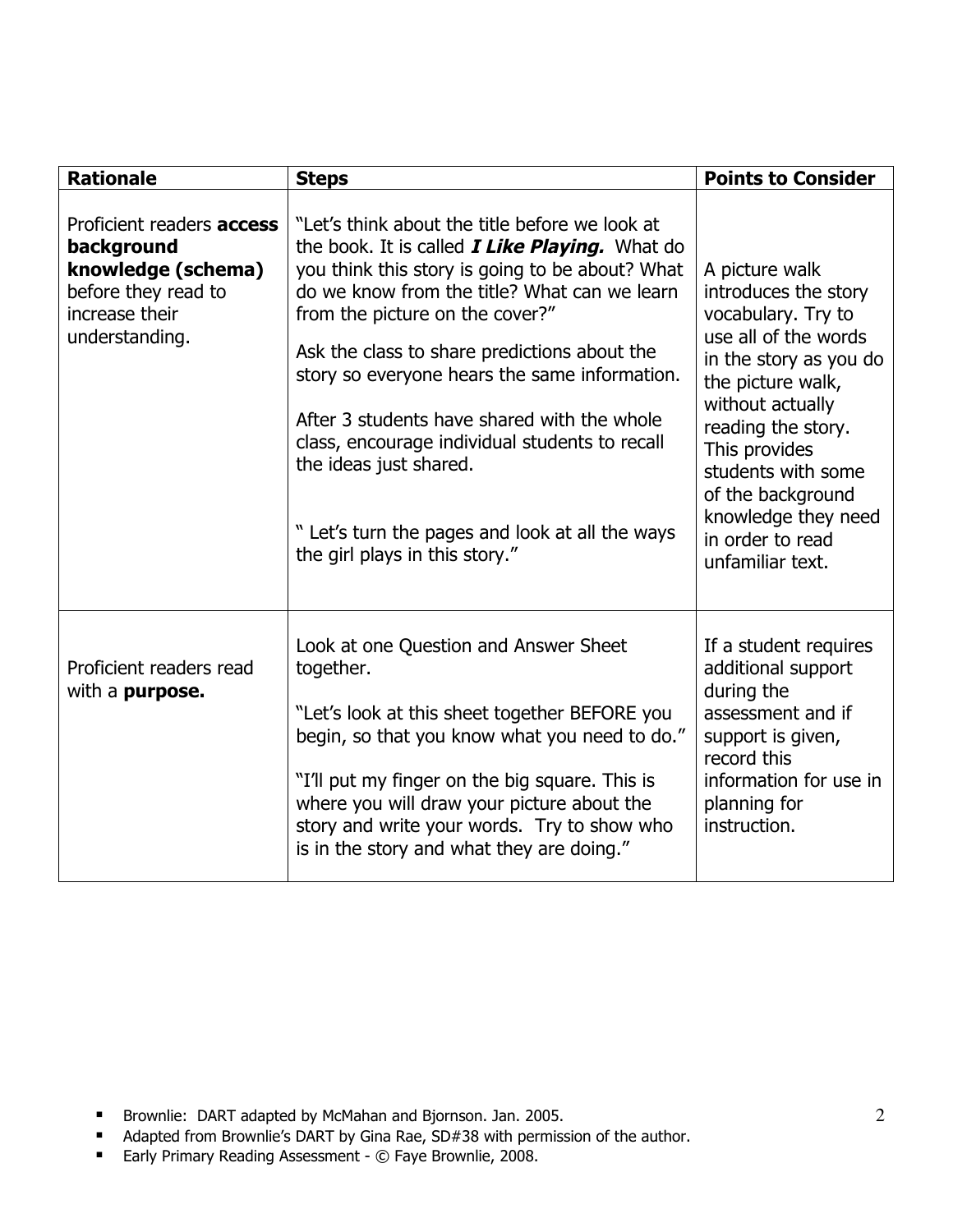| <b>Rationale</b>                                                                                              |                                    |                      | <b>Steps</b>                                                                                                   | <b>Points to Consider</b>                                                              |
|---------------------------------------------------------------------------------------------------------------|------------------------------------|----------------------|----------------------------------------------------------------------------------------------------------------|----------------------------------------------------------------------------------------|
| The oral reading provides<br>a great deal of<br>information about the<br>strategies that<br>students use when |                                    |                      | "You now know what you have to do. I also<br>have a part to do. My part is to talk to you<br>about the story." | It is important that all<br>students share the<br>book with you.<br>One to one time is |
| decoding and                                                                                                  |                                    |                      | Students will read from their copy of the story.                                                               | valuable.                                                                              |
| comprehending text.                                                                                           |                                    |                      | Record your observations and scribe answers<br>to questions on the back of the Q & A sheet.                    | No one reader is                                                                       |
|                                                                                                               | <b>Reading</b><br><b>Behaviour</b> | <b>Code</b>          |                                                                                                                | singled out.                                                                           |
|                                                                                                               | Omission                           | home                 |                                                                                                                |                                                                                        |
|                                                                                                               | Insertion                          | Old<br>My^house      |                                                                                                                | Most students are<br>comfortable sharing a<br>story in the                             |
|                                                                                                               | Substitution                       | <u>house</u><br>home |                                                                                                                | classroom, while<br>others may be more                                                 |
|                                                                                                               | Repetition                         | $\mathsf{R}$         |                                                                                                                | comfortable in<br>another setting.                                                     |
|                                                                                                               | Sounding<br>Out                    | S <sub>O</sub>       |                                                                                                                | It is helpful to copy<br>the Q&A sheet and                                             |
|                                                                                                               | Self-<br>Correction                | <b>SC</b>            |                                                                                                                | the Conference Sheet<br>back to back.                                                  |
|                                                                                                               | <b>Told</b><br>student the<br>word | T                    |                                                                                                                |                                                                                        |
|                                                                                                               | Pause                              | told<br>he           |                                                                                                                |                                                                                        |
|                                                                                                               | The interview allows               |                      |                                                                                                                |                                                                                        |
| students to                                                                                                   |                                    |                      | "After sharing the story with you I will look at                                                               |                                                                                        |
| demonstrate their<br>understanding orally.                                                                    |                                    |                      | your drawing and ask you a few questions."                                                                     |                                                                                        |
|                                                                                                               |                                    |                      | Distribute selection entitled <i>I Like Playing.</i>                                                           | Give the students                                                                      |
|                                                                                                               |                                    |                      |                                                                                                                | about 5 minutes to                                                                     |
|                                                                                                               |                                    |                      | "First look at or read the whole book."                                                                        | settle before you<br>start the Book                                                    |
|                                                                                                               |                                    |                      | Remind students to be thoughtful as they draw                                                                  | Sharing and                                                                            |
|                                                                                                               |                                    |                      | and write and remind them that they can look                                                                   | Interviews.                                                                            |
|                                                                                                               |                                    |                      | back at the story as much as they need to.                                                                     |                                                                                        |
| Assessments should                                                                                            |                                    |                      | Give students the time they need to finish the                                                                 | It usually takes most                                                                  |
| allow students to <b>exhibit</b><br>their strengths.                                                          |                                    |                      | assessment.                                                                                                    | students between 10<br>and 20 minutes.                                                 |
|                                                                                                               |                                    |                      | Brouglie: DART adapted by McMaban and Biornson, Jan. 2005                                                      |                                                                                        |

Brownlie: DART adapted by McMahan and Bjornson. Jan. 2005.

**Adapted from Brownlie's DART by Gina Rae, SD#38 with permission of the author.** 

■ Early Primary Reading Assessment - © Faye Brownlie, 2008.